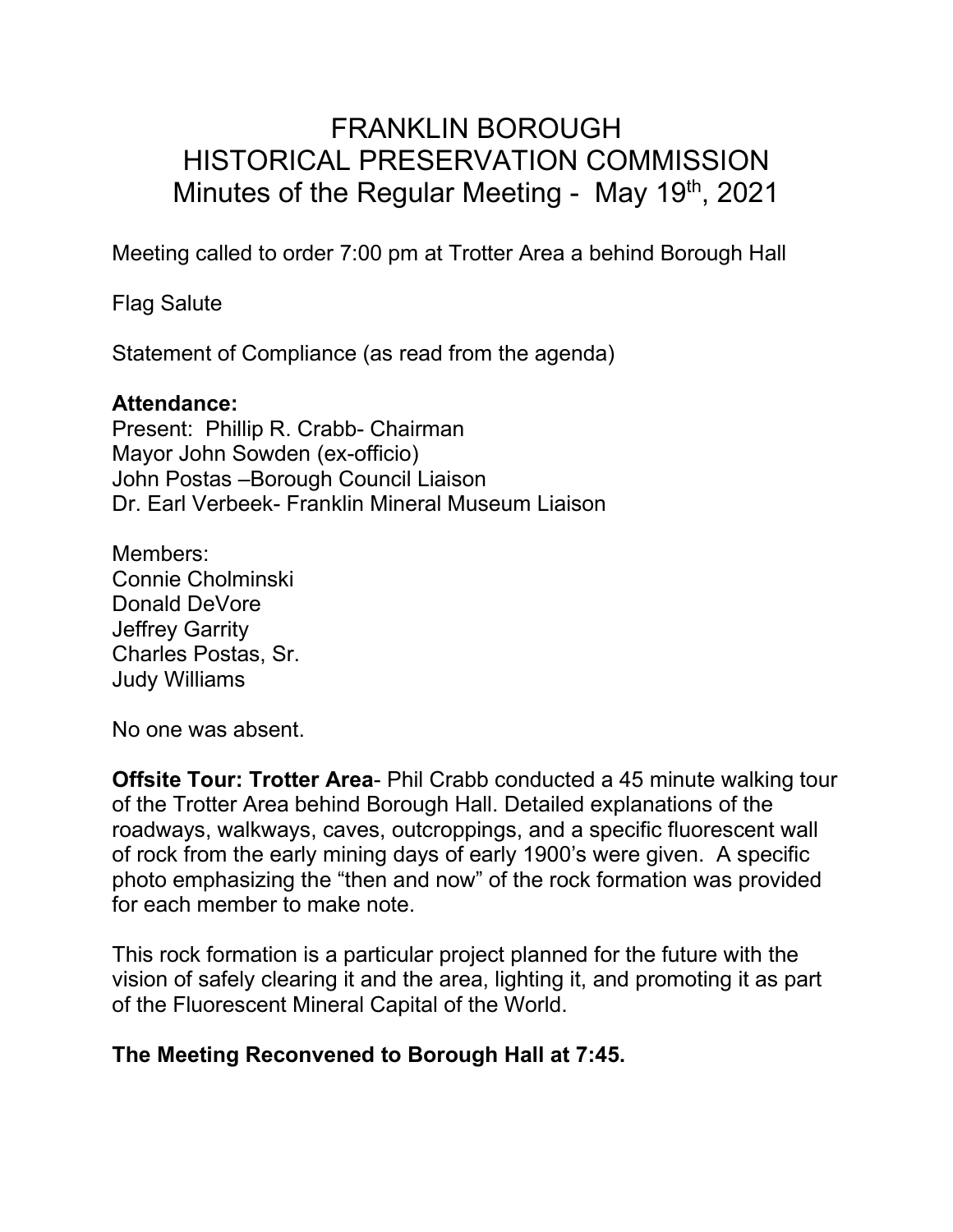#### **OATH OF OFFICE**

Jeffrey Garrity - **Member**

Judith Williams was Appointed **Secretary** for the FBHPC

### **BILLS**

No bills to be paid other than the advertising for the meetings.

## **OLD BUSINESS:**

Discussion continued about the Trotter Off-Site visit with notes made about how very little has changed from the early mining days, and when finished, it remains intact. Continued discussion of clearing the fluorescent wall and promoting it.

Discussion of Historic District Definition- Phil Crabb shared his view with the members on what the definition might be, and others shared their viewpoints. The group emphasized to focus on what is significant on the proposed historic district map which was previously provided at the April meeting. Not all parts of Franklin need to be, or are historic.

Discussion on the role of the HPC with future Planning Board applicants that require review by the FBHPC and when it would apply in regard to the location of the building that is within part of the proposed historic district.

**Applications to be heard:** no applications at this time. There was discussiony of a builder applicant coming forward in the future regarding the remodel of one of the original buildings on Main Street.

### **NEW BUSINESS:**

John and Phil were pleased to report that one of the Hungarian Church Pews and flagpoles were received from a local family and will be part of the preservation of the Franklin Heritage. Paul Weiss's bench from the department store was also obtained.

**William Penn Foundation Grant**- Phil, John, and Judy will be exploring the details of pursuing a grant. Need to develop a vision for the old Hungarian Church.